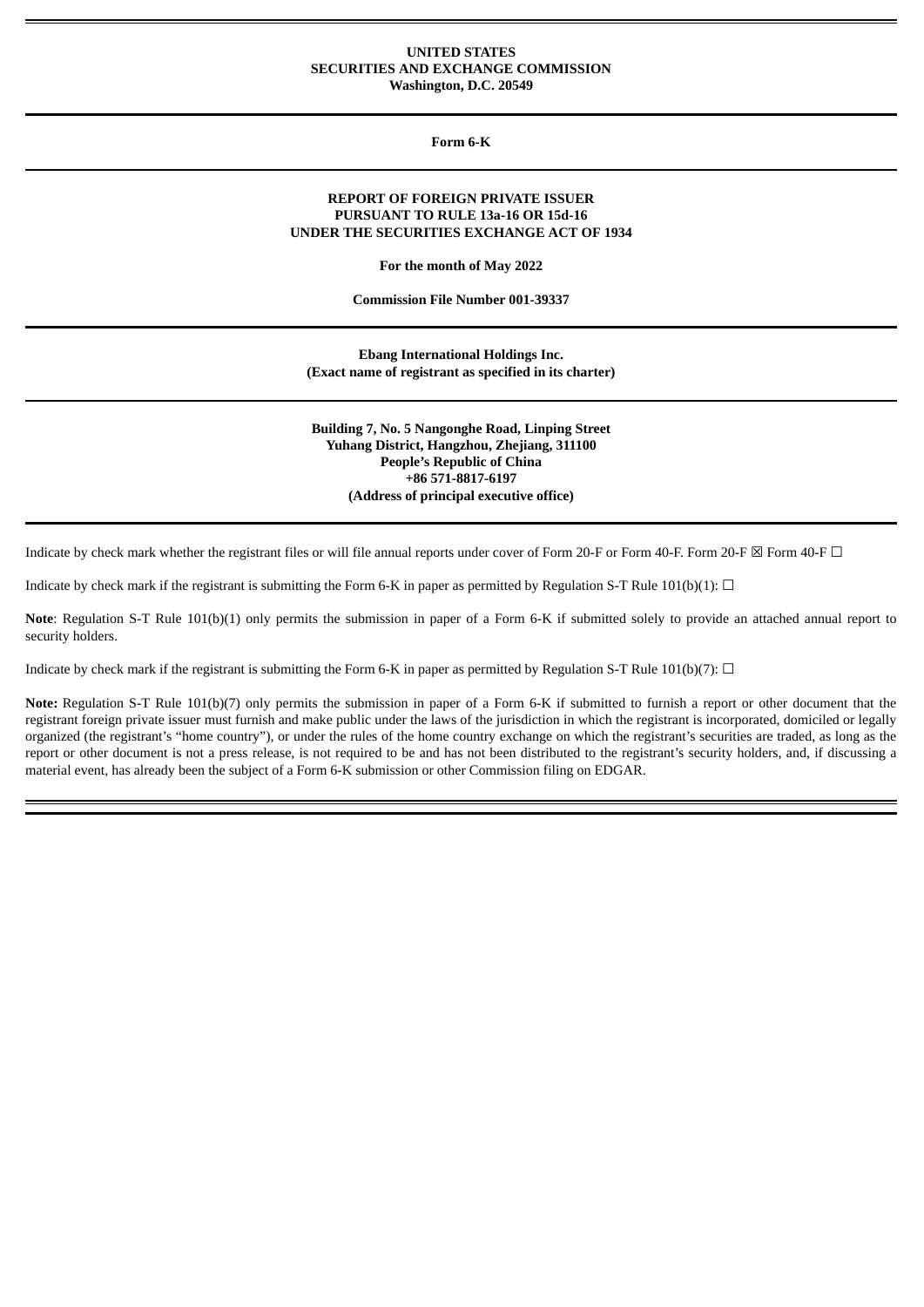## **EXPLANATORY NOTE**

On May 24, 2022, Mr. Lei Chen notified Ebang International Holdings Inc. (the "Company") of his decision to resign as Chief Financial Officer of the Company (the "CFO") due to personal reasons, effective May 31, 2022. The board of directors (the "Board") of the Company accepted his resignation on May 31, 2022. Mr. Chen is not resigning due to any disagreement between the Company and Mr. Chen, or any matter related to the Company's operations, policies or practices.

On May 31, 2022, the Board appointed Mr. Dong Hu, Chairman of the Board and Chief Executive Officer of the Company, as CFO, effective May 31, 2022, until his duly qualified successor is appointed or until his earlier resignation or removal.